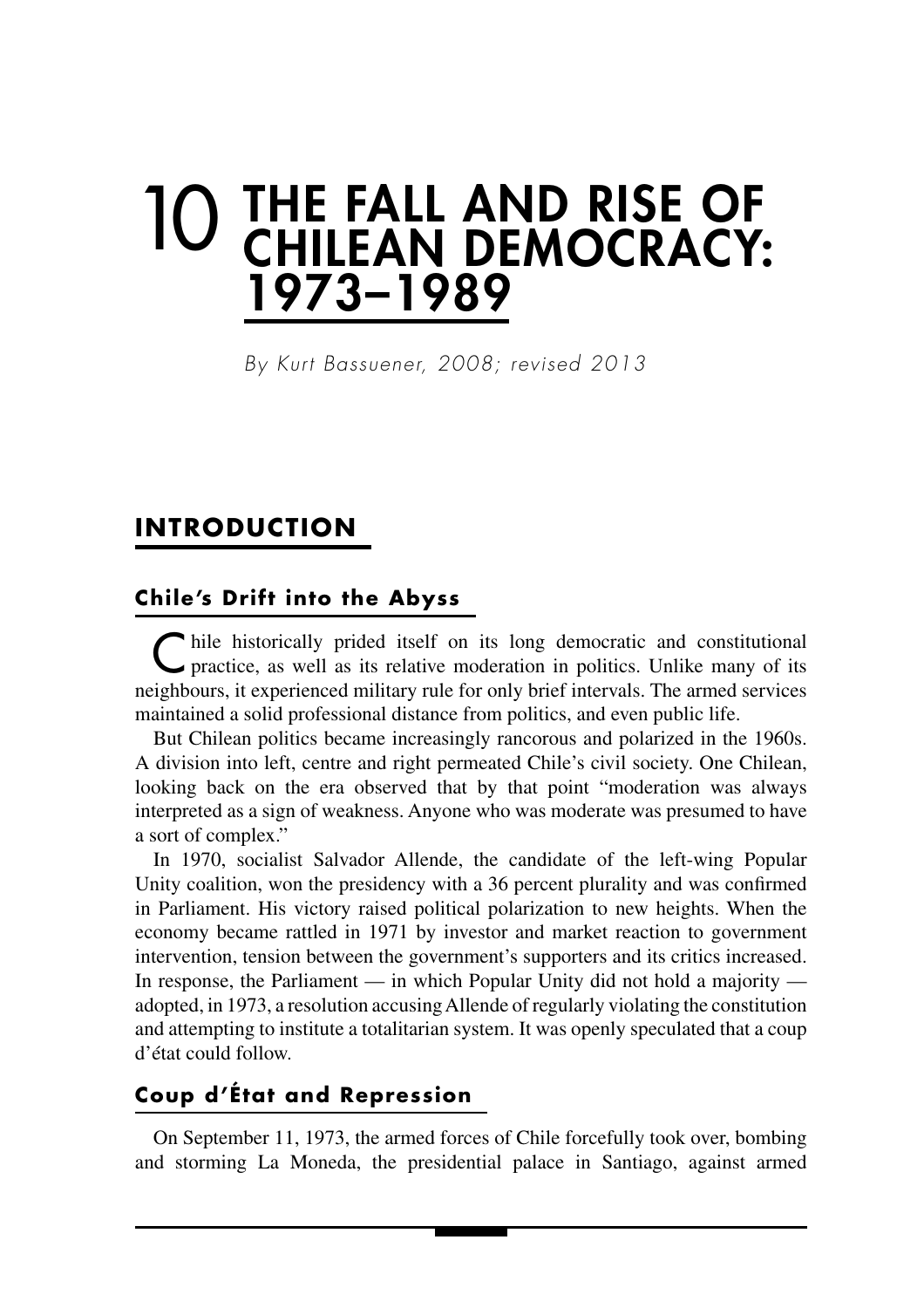resistance, to fnd President Allende dead by his own hand. Army General Augusto Pinochet led the armed forces commanders' junta, declaring that Chile was in a "state of war."

The repression against Allende government supporters and anyone deemed threatening was immediate and overwhelming: roughly 7,000 people were detained, brutally interrogated and tortured at the National Stadium, and scores summarily executed. Thousands ran to foreign embassies for protection. Violent repression also struck in rural areas, where it was more diffcult to fnd refuge. Thousands were arrested and many simply "disappeared."

The judiciary, overwhelmingly partial to the coup, did not resist the blatant illegalities being perpetrated, nor did they seek to exercise their prerogatives when civilians were being brought before military tribunals and often executed. Almost no petitions for habeas corpus were accepted.

While many Chileans welcomed the putsch, most believed that the armed forces would return to barracks and allow a return to civilian and democratic rule. They soon learned this was a false hope. Pinochet banned leftist political parties outright, suspended others, and in 1974 ordered the electoral rolls destroyed.

## **Church versus State: Defending Human Rights**

The Catholic Church was the only institution capable of resisting the junta's repression. Chilean civil society and any political actors remaining in Chile hunkered down in the aftermath of the coup, concerned with mere survival. "The myriad institutions of civil society, including neighbourhood organizations, sports clubs and professional associations, were prohibited from meeting or tightly controlled," according to the then Ford Foundation representative in Santiago (cited in Puryear, 1994).

Fortunately, Cardinal Raúl Silva Henríquez gave support to those threatened by the junta. The ecumenical Pro-Peace Committee defended victims of human rights abuses, but was closed by Pinochet's order in 1975. The (Catholic) Vicariate of Solidarity succeeded it, helping an estimated 700,000 Chileans with legal, health, occupational and nutritional services between 1975 and 1979. International civil society was instrumental in fnancially sustaining these efforts.

The Church also supported the legal and evidentiary work to defend human rights, before a judiciary nearly totally sympathetic to Pinochet. According to Jaime Castillo, a pre-Allende justice minister who represented hundreds of prisoners and missing leftists, "judges almost always reacted negatively to us; they were servile and afraid, and so bitter against the Popular Unity [Allende's government]." As Ignacio Walker, later to serve as foreign minister after the return to democracy, recalled in a personal interview, "As a human rights lawyer, I lost all my cases… But winning wasn't the point. We could still protect people by making their cases publicly known. The cost was higher" for the regime to do them further harm. The World Council of Churches in Geneva played a pivotal role in publicizing such cases. While this activity was nettlesome to the regime, it was tolerated. Confronting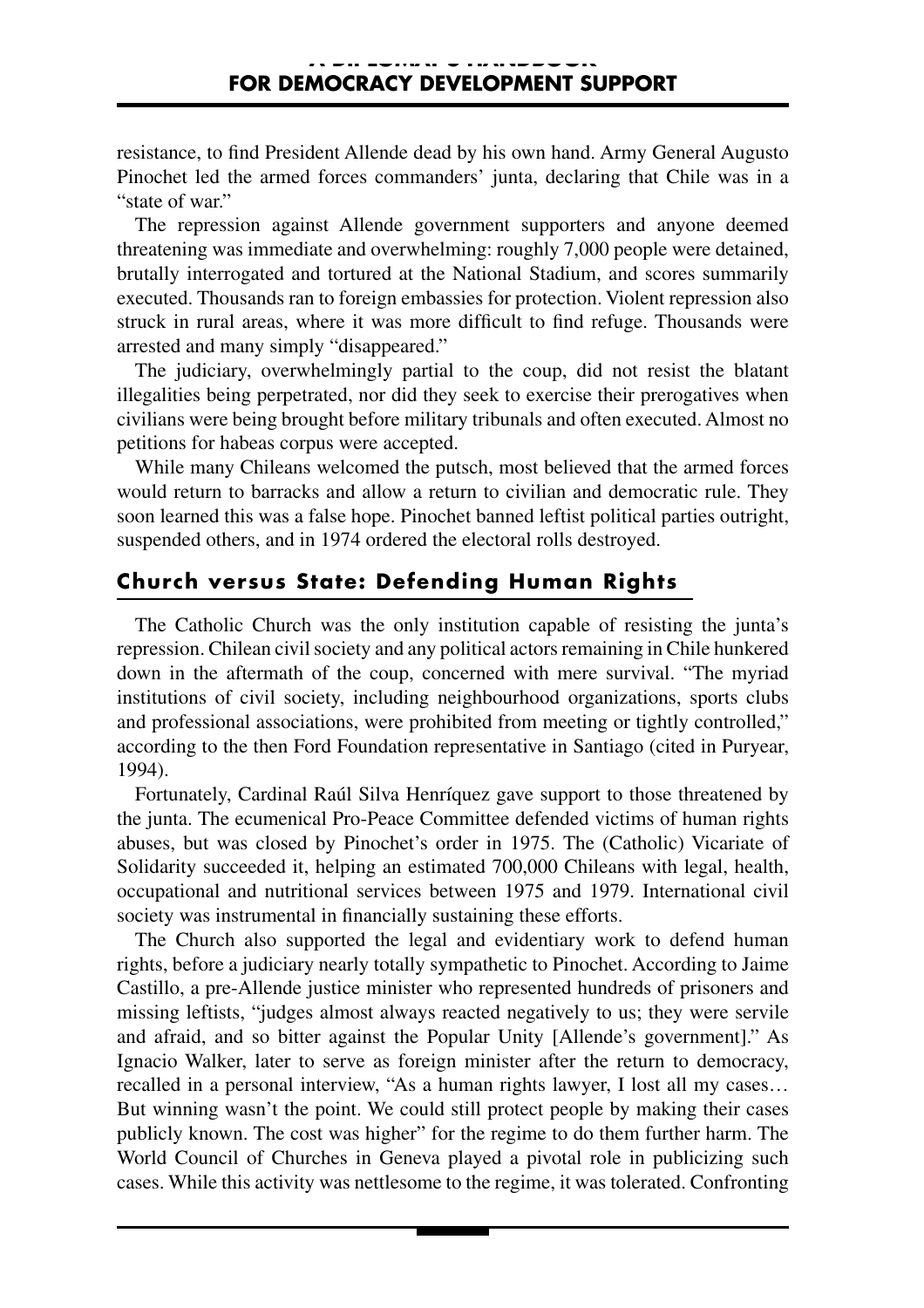the Church would spur social resistance in predominantly Catholic Chile. The voluminous documentation collected throughout the post-coup years on arrests and locations of detention became instrumental in establishing the truth of what happened to thousands of Chileans deemed "enemies" of the regime. What was preserved and accomplished in these especially harsh years provided the building blocks for Chile's democratic revival.

## **Authoritarian "Institutionalization"**

While theoretically the first among equals in the junta, Pinochet proved more politically skilled at infghting than his rivals. He rapidly personalized and consolidated power, pressuring the junta to confer upon him the title "President of the Republic." Pinochet claimed it was his destiny to rule, and set out to remake Chile with a "protected" political order that would preserve his role far into the future.

Following the UN General Assembly's condemnation of the regime's human rights abuses in December 1977, Pinochet called a "consultation" at the beginning of 1978, in which citizens were called to vote on whether to "support President Pinochet in his defence of the dignity of Chile" against "international aggression" and to legitimize "the process of institutionalization." A "yes" was represented by a Chilean fag; a "no" by a black one. The process, marred by inherent fraud (there was no voter register) and intimidation, led to a 75 percent "yes" vote.

In 1980, Pinochet promulgated a constitution that retained frm military control of government. Yet Pinochet consented to holding a plebiscite in eight years' time from the adoption of the constitution and his simultaneous "election" as president — he was the sole candidate — on September 11, 1980, the seventh anniversary of the putsch. He assumed that his "re-election" in 1988 would be a foregone conclusion, but the stipulation for a plebiscite in 1988 led to Pinochet's undoing as Chile's dictator.

Part of Pinochet's "institutionalization" included radical economic reform, spearheaded by free marketeers educated abroad, dubbed the "Chicago Boys." Central to their effort to reform the Chilean economy was the privatization of state assets, often at knockdown prices. Global fnancial markets initially responded enthusiastically, dulling the impact of denial of credits from IFIs. The new policies spurred an economic boom in the late 1970s and early 1980s, but the growth came to an abrupt end with a set of banking failures that led to state intervention to prop them up. The downward spiral accelerated, leading to a serious economic crisis.

## **Fighting Brain Drain and Building Intellectual Capital for Change**

Support to think tanks and policy research groups served to keep talented Chileans from joining the mass brain drain and engaged in investigating avenues to promote a return to democratic rule. Since their activities were academic in nature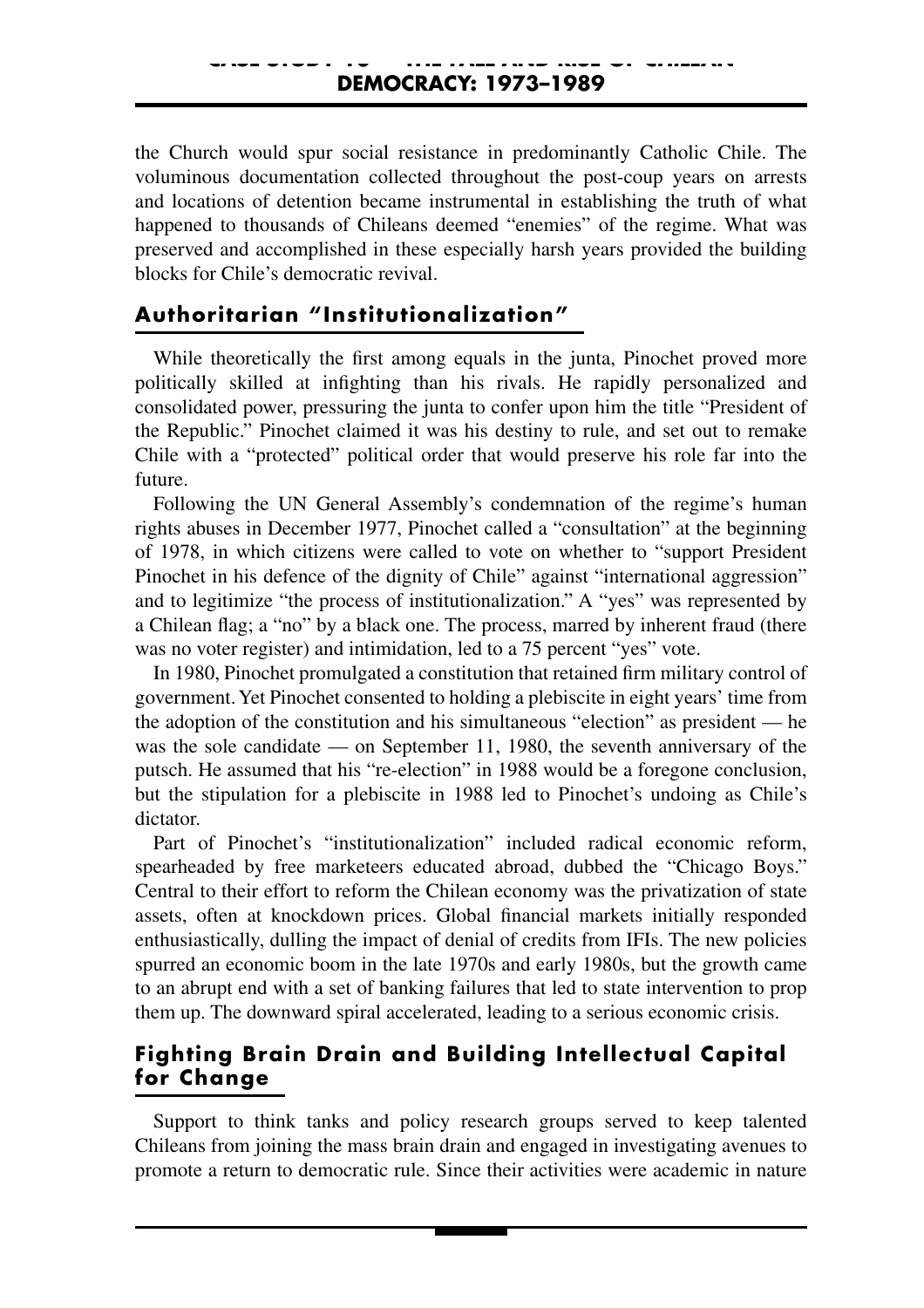or packaging, more leeway was granted to them by the regime. "Some of the fnest social science research in Latin America came to be associated with the Chilean informal academic sector," according to Chile expert Oxford Professor Alan Angell (1996) — and it relied almost entirely on foreign funding.

## **Exile's Silver Lining**

Following the catastrophic failure of Chile's democratic institutions, the period in exile was one of deep soul-searching and analysis of what could have brought on the crisis and coup. A common recognition slowly crystallized among them that functioning democracy provided the only protection for human rights, and this required a will to compromise.

While all Chilean democrats subjected themselves and their ideologies to rigorous self-criticism, the socialists, the most numerous component of Allende's Popular Unity government, were affected the most profoundly. According to future President Ricardo Lagos, "Never in the history of Chile have so many Chilean women and men with varied degrees of cultural exposure — social leaders, politicians, heads of local associations, and many more — move[d] into the world…exile left its imprint, leading us to recognize the value of democracy, the higher value of human rights… abandoning the classical tools of the left in the 1960s and '70s, to be replaced by a revalorization of democracy, of human rights, of the place of the market" (cited in Sznajder and Roniger, 2007). Chilean leftists developed an appreciation for European social democracy, which they once scorned.

Christian Democrats, infexible prior to the coup, were also affected. Some left for Venezuela where they found their sister party had a different approach, valuing the virtues of compromise.

### **Economic Shock and Popular Reaction: Civil Society Stands Up**

Protests and demonstrations began in 1983, sparked by a 14 percent contraction in GDP. Copper miners union leader Rodolfo Seguel organized the Workers' National Command and called for a National Day of Protest, which successfully conveyed public discontent to the regime for the frst time since the coup. This popular discontent from below began opening society and revived political parties, which remained illegal.

Pinochet appointed rightist National Party leader Sergio Onofre Jarpa as interior minister and authorized him to initiate an apertura ("opening") for dialogue with right and centrist opposition parties.

Catholic Church Cardinal Francisco Fresno convened democratic opposition in the mid-1980s to forge unity. Attempts to bind the opposition together began in 1983 with the Democratic Alliance of centrist and rightist parties. This was followed by the National Accord for Transition to Full Democracy in 1985, which allied the moderate wing of the split Socialists with Christian Democrats for the frst time.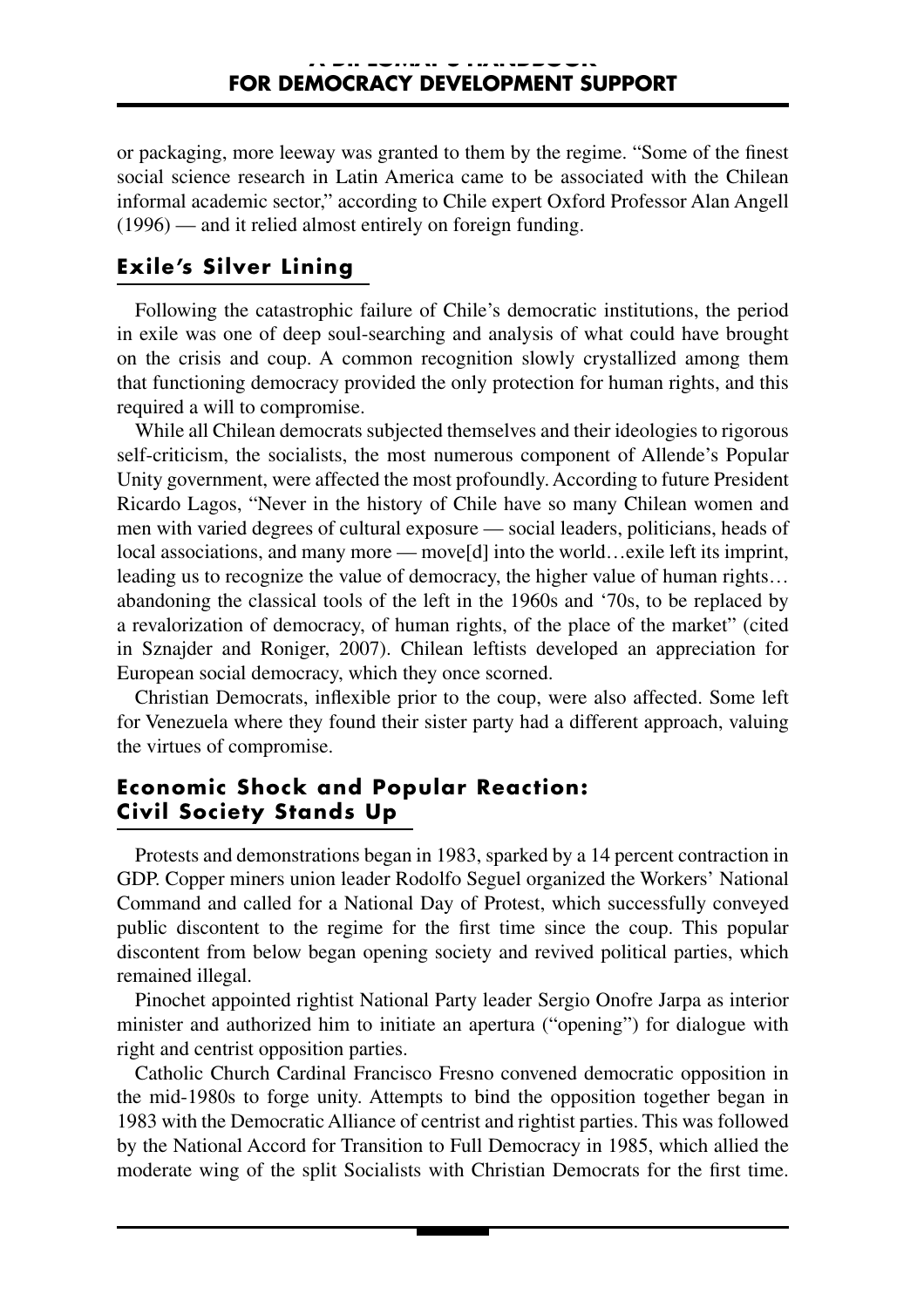The Accord demanded an immediate return to democracy with free elections, and continued to reject the 1980 constitution, with its scheduled 1988 plebiscite.

Chile's society remained divided through this period between those who saw the regime as a shield against chaos — a perception Pinochet did his best to promote, and those who saw dictatorial rule as the country's fundamental problem. According to Christian Democrat Genaro Arriagada, "There were really two worlds, two Chiles superimposed."

Demonstrations had no apparent impact. A daring 1986 attempt by leftist militants to assassinate Pinochet while leaving his country residence gave the dictator a needed pretext to violently re-impose a state of siege, and to tap into latent "middle Chilean" fears of chaos. One Chilean noted "we sank into total depression at the end of '86 because everything had failed — the communist strategy [of direct confrontation in street fghts and raids] and the non-communist strategy [of demanding open elections]." There was still no strategy to end Pinochet's one-man rule.

## **If at First You Don't Succeed…Take Stock**

In the next two years, Chile's civil society and political opposition refected, studied and debated, and developed a consensus strategy to never again allow the radical polarization that allowed military dictatorship to take hold. Chile's research institutes and think tanks were pivotal.

Non-communist parties were legalized in 1987. Late that fall, Chilean social scientists met outside Santiago to review survey data they had collected, showing ambient fear pervasive in Chile's traumatized society. A divisive competitive electoral campaign would redound to Pinochet's advantage; he could all too easily portray it as the "chaos" he had long warned against. But a strategy of embracing the plebiscite and engaging the full democratic spectrum to generate votes for the "no" held promise: it could breach the fear barrier that kept Pinochet in power, allowing truly free elections to follow.

This was initially a hard sell with many politicians who felt this would be a capitulation to Pinochet and an acceptance of his illegal constitution. However, they were eventually convinced and devoted themselves to drumming up support for the "no."

## **Think Tanks, Civil Society and Opposition Work Together for the "No"**

Civil society, policy think tanks and political parties aligned in a coordinated coalition to generate support for a "no" vote. This involved a massive nationwide grassroots effort to register citizens to vote, undertaken by the Crusade for Citizen Participation (Civic Crusade), which worked, in particular, to register disaffected urban youth who doubted political change could be attained without violence. The Command for the No established itself in offices around the country to generate support for a "no" vote in the plebiscite. The political opposition aligned itself for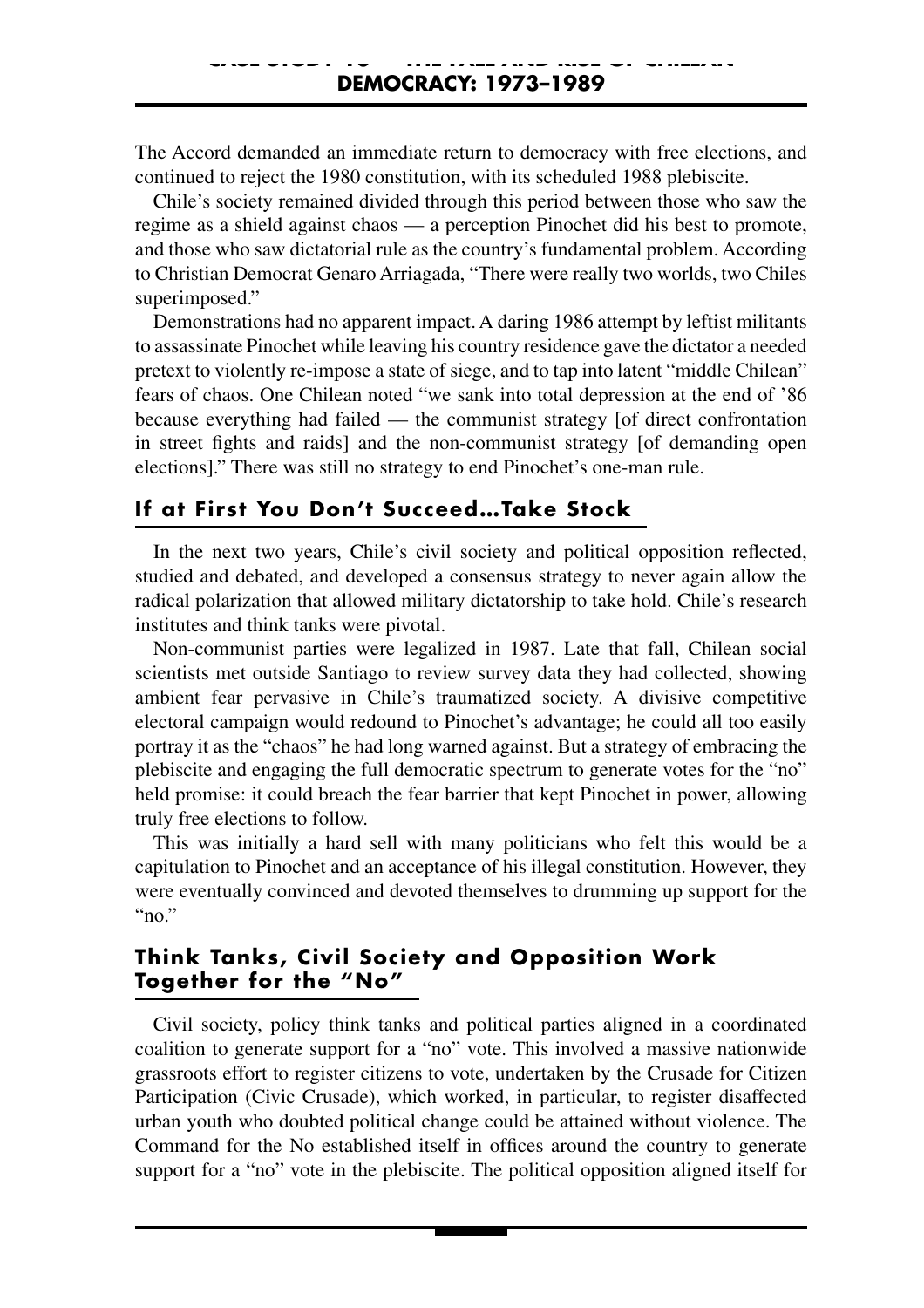the effort in a wider spectrum than ever before — eventually 17 parties — in the Concertación. The plebiscite was promoted as a referendum on the hated dictatorship.

Getting citizens to register, encouraging them to overcome fear to vote, and building confdence and hope that victory and a brighter future were possible were all critical to success. Innovation and creativity were also in abundant supply. The Civic Crusade held free rock concerts with bands that were normally kept off the airwaves — 18–30 year olds needed only show their voter ID cards for entry. For the month before the vote, the free TV campaign spots were set at a late hour — 11:15 p.m. to 11:30 p.m. nightly — which the regime thought would limit viewership. But these creative promotional spots were built around the Command for the No's upbeat theme: "Joy is Coming!" and were viewed en masse.<sup>1</sup> "We managed to register seven million of eight million potential voters," reminisced Ignacio Walker in a personal interview. "We spread the 'good news' that this plebiscite was a unique chance."

#### **The "No"s Have It!**

In the plebiscite on October 5, 1988, the "no" won a decisive 55 percent victory, drawing massive turnout of over 90 percent of voters. Those within the junta who resented Pinochet's dominance welcomed the result. The air force chief acknowledged defeat with a smile on his way in to meet his colleagues, before the offcial media announced the result. Pinochet had to accept the "no" victory which, by the constitution, would require free presidential elections the following year.

## **INTERNATIONAL POLICY TOWARD THE PINOCHET REGIME**

In 1973, international reaction to the coup against Allende had been swift and almost uniformly negative; Swedish Premier Olof Palme spoke for most of the democratic world when he bluntly described the junta as "despicable crooks."

Many democracies, and a number of non-democracies, acted immediately through their embassies to protect persons seeking asylum from persecution. Over the coming months and years, thousands of Chileans were resettled all over the globe. The fact that there were so many Chilean exiles elsewhere in Latin America (particularly in Venezuela, Mexico and Argentina — until its 1976 coup), in Europe and in North America (mostly Canada) gave Chilean democracy advocates a wide network in academia and civil society, as well as high visibility. The Soviet bloc took in many leftist refugees through its diplomatic missions and secondary routes. Many

<sup>1</sup> A recent dramatic flm on the development of the "no" campaign, directed by Chilean Pablo Larrain and starring Mexican actor Gael García Bernal, simply titled *No*, was released in 2012. The flm shows the diffculties of overcoming misgivings in the opposition camp to a marketing campaign with a positive focus. The author enjoyed the flm and found it a faithful representation of the effort. The trailer is available at: www.youtube.com/watch?v=lOeiw\_BJPas.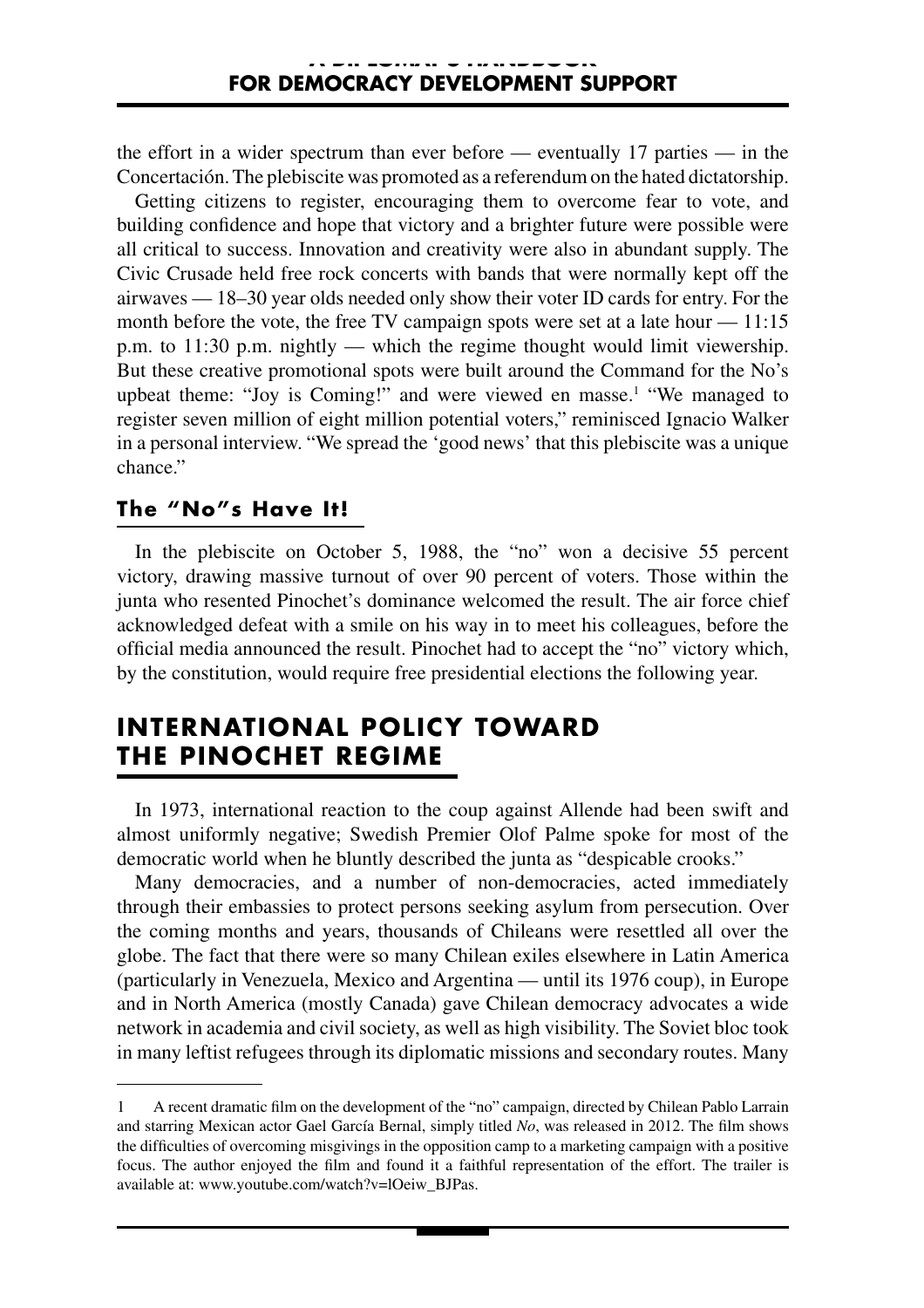Marxists gravitated to the Soviet Union, East Germany and even Romania, where Nicolae Ceaucescu had just become enamoured of Mao's Cultural Revolution. But even convinced Marxists found the atmosphere in the socialist bloc stifing and later opted to relocate.

Estimates of the number exiled vary widely, but it easily ran into the tens of thousands, and likely much higher. As of 1982, an estimated 44 percent of Chilean expatriates were in Venezuela and Mexico, with another three percent in other Latin American countries. Democratic Europe collectively was host to another nearly 40 percent, with the largest groups living in Spain, France, Italy and Sweden. Canada hosted a further nearly seven percent, and Australia nearly six percent. By this stage, less than three percent were living in the Soviet bloc. Paris and Rome were especially popular destinations, seen as cultural oases linguistically and politically close to home.

"European governments and parties felt a special affnity with Chile. The Chilean opposition had a concept of democracy that was clearly similar to that of most European political movements, based on a combination of fair elections, social justice, and the observance of basic human rights" (Angell, 1996: 192). German party foundations — Stiftungen — were very involved in Chile in the 1980s, with the Christian Democratic Konrad Adenauer Stiftung estimated to have spent about 25 million Deutschmarks in Chile from 1983–1988, and its socialist counterpart the Friedrich Ebert Stiftung spending almost 10 million Deutschmarks.

Chile's enviably strong network with foreign academia, politics and civic life was sustained with openness and generosity to political refugees. Chilean Andrés Zaldívar was leader of the Christian Democratic International in Spain. The Institute for the New Chile was founded in Rotterdam. Rome-based Chile Democratico, the collaborative effort of two Christian Democrats and two Popular Unity members, published *Chile-América* from 1974–1984. It gained a worldwide readership, with informed policy debates and analysis, along with human rights reporting from Chile. External funding from Western European governments kept these initiatives afoat.

Most democracies maintained consistent anti-Pinochet policies, decrying human rights abuses in international fora and supporting through various channels Chilean civil society, but some infuential democracies' policies fuctuated considerably between 1973 and 1988. In addition, arms sales continued from a number of European countries. Britain's Labour Party governments in the 1970s curtailed arms sales and withdrew their ambassador from Santiago after abuse of a British dual national, but full representation — and an end to an embargo — returned with Margaret Thatcher's Conservative government. France's policy toward Chile took a markedly more critical turn with the arrival of Socialist President François Mitterrand in 1981, and new arms deals were not signed. As Portugal and Spain underwent democratic transitions after the coup, the favour that Marcelo Caetano and Francisco Franco had showered on Pinochet turned to hostility.

Democracies also put their money where their mouths were. "In per capita terms, amongst the most generous of the aid donors was the Netherlands," according to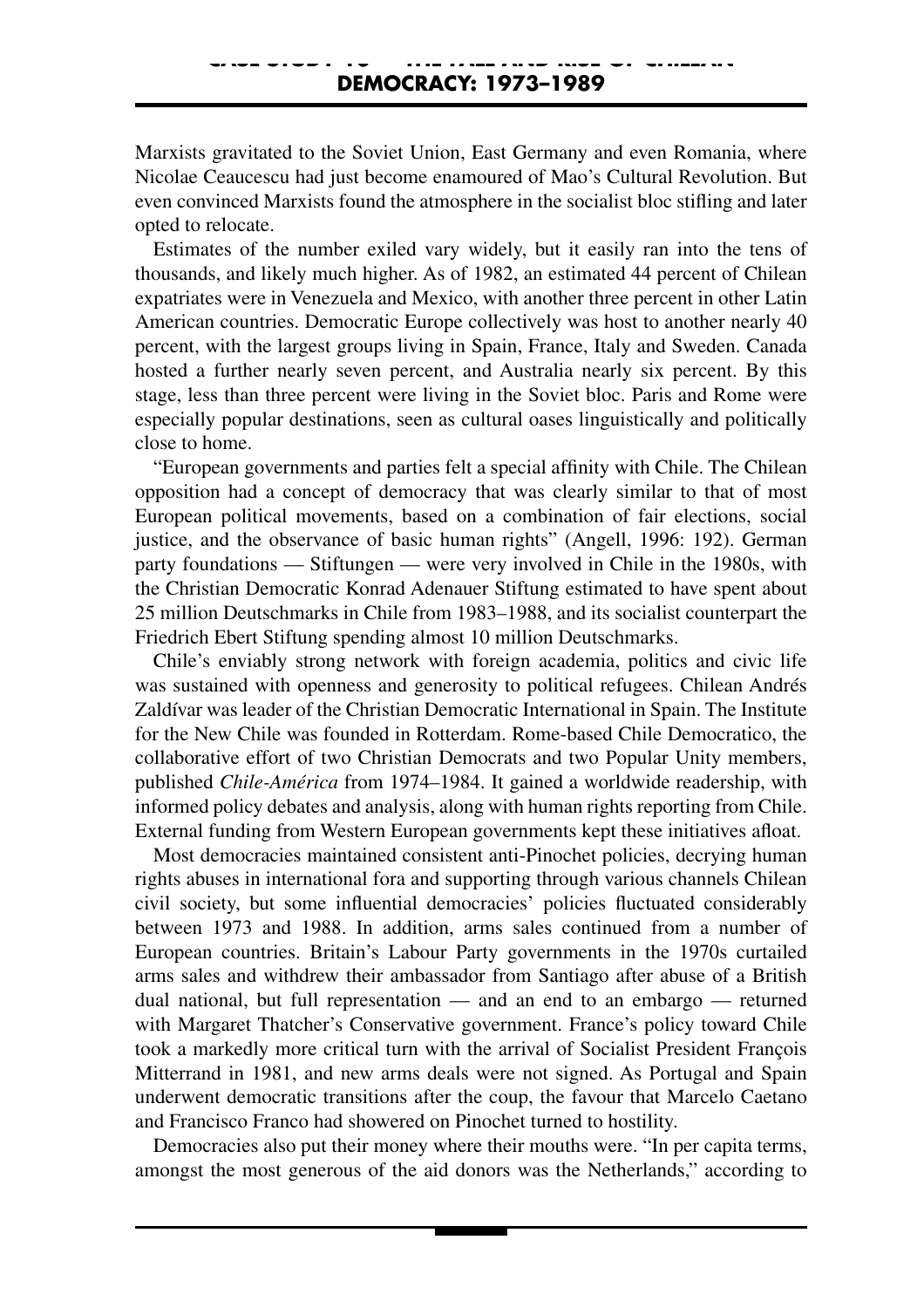Alan Angell in a personal interview. He notes that the Dutch government established and funded a number of policy institutes that were incubators for Chilean exiles and experts. The Swedish Agency for Research Cooperation with Developing Countries and Canadian International Development Research Centre were also generous.

Perhaps the most infuential shifts in policy came from Washington. US President Richard Nixon and his Secretary of State Henry Kissinger did little to hide their relief at the ouster of a government that they asserted was turning Chile into "another Cuba." The brief Ford administration continued this, but reacted harshly to the 1976 car bombing assassination of Allende's Foreign Minister Orlando Letelier in downtown Washington, which killed an American citizen. The Carter administration was much harder on the Pinochet regime, co-sponsoring resolutions on human rights in the UN and applying fnancial levers. The Reagan administration disavowed Carter's human rights oriented policies and welcomed a positive relationship with Pinochet. US ambassador, political appointee and ideologue James Theberge even attended the eleventh anniversary of the coup, when other ambassadors stayed away. But this shifted defnitively early in Reagan's second term, with Secretary of State George Shultz's decision in early 1985 to replace Theberge with career diplomat Harry Barnes, Jr. Among arguments for this policy shift was the rank inconsistency of arguing for democracy in Sandinista Nicaragua while backing a blatant military dictatorship in Chile. Congress, in contrast to the White House, was consistently vocal against Pinochet, the most active and vocal of all being Democratic Senator Edward Kennedy of Massachusetts, who initiated a cutoff of military aid to Chile in 1976 and generated congressional demands for human rights assessments on recipients of American aid.

## **RESOURCES AND ASSETS OF DIPLOMATS IN CHILE**

In Chile, especially in the weeks after the coup, diplomats employed their **immunity**  to protect human life, evidenced by Swedish Ambassador Harald Edelstam, who Pinochet expelled, and many others. Much later, US Ambassador Harry Barnes, Jr. was so assertive in his efforts to help Chileans restore their democracy that Pinochet considered declaring him *persona non grata*.

Most diplomats in Santiago were able to count on the public support of their home authorities in opposing the regime. Ambassador Barnes lined up comprehensive backing with the executive branch, but also major fgures in Congress and NGOs. The visible backing of the higher reaches of government encourages NGOs and donors to take notice and devote more resources, confdent that their efforts will be effective. This was the case in Chile.

Pinochet wanted to appear immune to infuence by external actors, but was vulnerable to political conditionality on IFI credits. This leverage was employed repeatedly. Backed by the full US government, the assertive Ambassador Barnes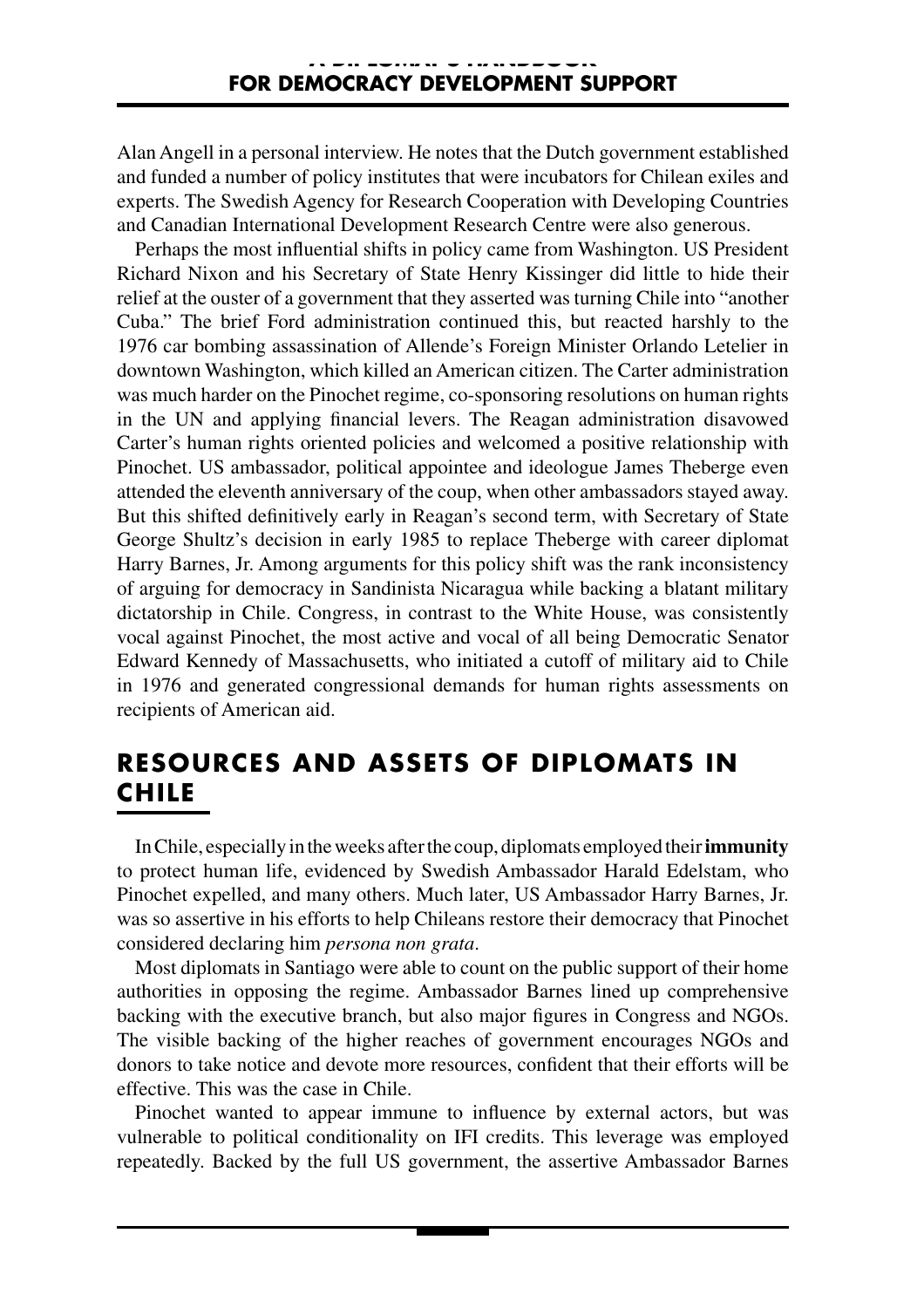may have lost a lot of his infuence with Pinochet, but correspondingly gained it with the opposition and civil society, which had felt abandoned by the regime-focussed "quiet diplomacy" of the Reagan administration's early years. Many countries had strong moral and cultural infuence on Chilean civil society, such as Venezuela with its two-party democracy and Germany's support through the Stiftungen. Spanish socialist Prime Minister Felipe González was highly regarded.

In most cases, funds to assist civil society and political opposition did not go through embassies, but direct channels, mostly private and quasi-public (such as the Stiftungen). Ambassadors on the ground had a role in helping these donors and programmatic organizations in their targeting and in suggesting new funding efforts — especially before the plebiscite.

The democratic states' diplomats had a rich vein of legitimacy to mine in Chile namely the full array of international human rights treaties and guarantees to which Chile had been party, enthusiastically, in its democratic and multilateralist pre-Pinochet days. The French and Dutch ambassadors referred to Chile's obligations under the Universal Declaration on Human Rights when opposition leftists were seized in 1984. Diplomats regularly invoked them when taken to task by the regime for appearances with victims of human rights abuses, demanding information about those disappeared and demarching the government for its transgressions of international norms.

## **WAYS THESE ASSETS WERE APPLIED TO MAKE A DIFFERENCE IN CHILE**

## **Golden Rules**

Embassies understood the signifcance of Chile's democratic tradition, welldeveloped civic sector and intelligentsia, and assisted individuals at risk by providing asylum and economic assistance, as well as direct assistance to those attempting to keep the embers of freedom alive in the smothering frst years of dictatorship, though there was too little space for progress for almost a decade after the coup. The Church was the main protector and non-state actor, through the Pro-Peace Committee and its successor, the Vicariate of Solidarity.

Chile's strong cadre of academics, professionals and intellectuals had studied abroad and had wide networks well before the coup. Many suffered persecution, including expulsion from their positions in academia and administration, and consequently left Chile for positions overseas, leaving Chilean academia decimated. The international community recognized the necessity of maintaining this human resource in Chile, and numerous donors, some public and many private, helped maintain a lifeline for them by fnancing academic policy research institutes. In addition, diplomats such as Ambassador Barnes respected Chilean civil society by publicly engaging them upon his arrival. Barnes met publicly with Christian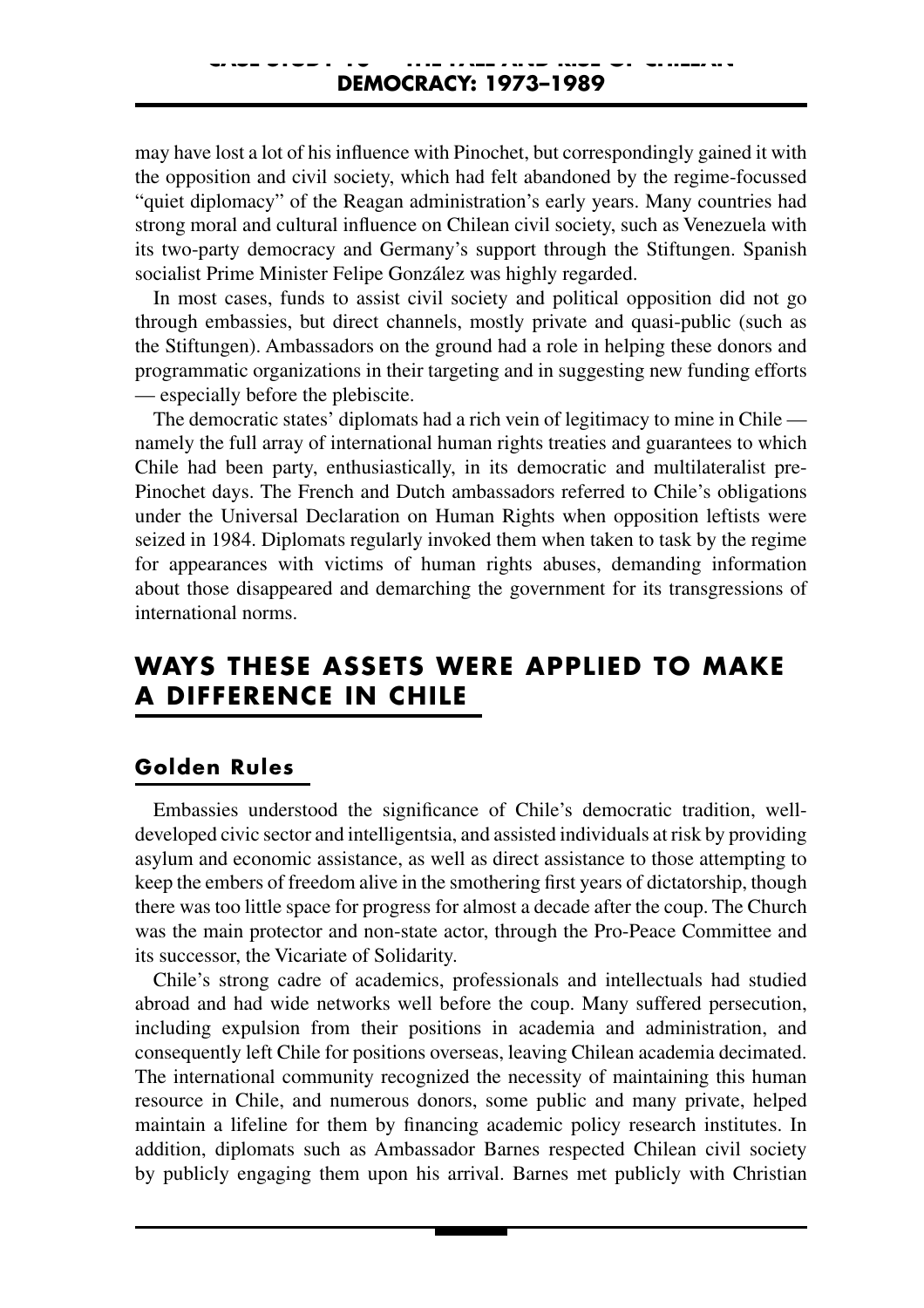Democrat leader Gabriel Valdés soon after presenting his credentials to Pinochet, and with civil society fgures in advance of introductions to Pinochet's offcialdom, which riled Pinochet greatly. The optics and reality of an ambassador listening to civil society were important in rebuilding civic self-confdence and optimism. As Valdés noted at the time, "The embassy has changed completely for us."

Though there was little systematic information sharing among diplomatic missions, there were ad hoc examples of collaboration in protecting threatened Chileans, especially in the immediate aftermath of the 1973 coup. Diplomatic missions certainly interacted and compared notes regularly with the other international actors on the Chilean scene, such as political party foundations, international labour union representatives and the international press corps. Later, Ambassador Barnes created and headed the Western Hemisphere Democracy Group, including the Argentine, Brazilian and Costa Rican ambassadors. According to Barnes, "We exchanged information and discussed how we [and our governments] might be more effective in promoting greater respect for human rights and democracy" (cited in Palmer, 2003). French Ambassador Leon Bouvier was also a strong advocate for human rights and democracy.

## **Truth in Communications**

Immediately after the coup, embassy **reporting** was vital to convey the severity of violence and repression. With access to information utterly closed at the outset and still restrictive even at the most liberal stage of the Pinochet regime, this transmission mechanism was important. Evidence of the massive human rights abuses endemic to Pinochet's regime often reached the international public — and Chileans — through this channel.

**Informing** the Chilean public of their solidarity and policies was nearly impossible with the self-censorship of non-government vetted media, though publications by expatriates, such as *Chile-América* out of Rome, received assistance.

The diplomatic pouch was among many tools that Chilean human rights activists could rely upon to convey details of human rights abuses to the international community. Once safely outside and reported, this information could circulate back to Chilean society at large through foreign broadcast media and expatriate publications, conveying the truth about the regime's dark practices. As space for independent media opened in the 1980s, diplomats directed assistance to independent media such as *Analisis*, *La Epoca* and CIEPLAN's popular economic review.

## **Working with the Government**

From the beginning of his 16 years in power in 1973 to the end in 1989, Pinochet was an international pariah, rarely leaving the country. Few invitations were forthcoming. In 1980, Filipino dictator Ferdinand Marcos disinvited Pinochet from a planned state visit while Pinochet was en route to Manila. Pinochet was once again humiliated in 1983, when his government announced it was invited to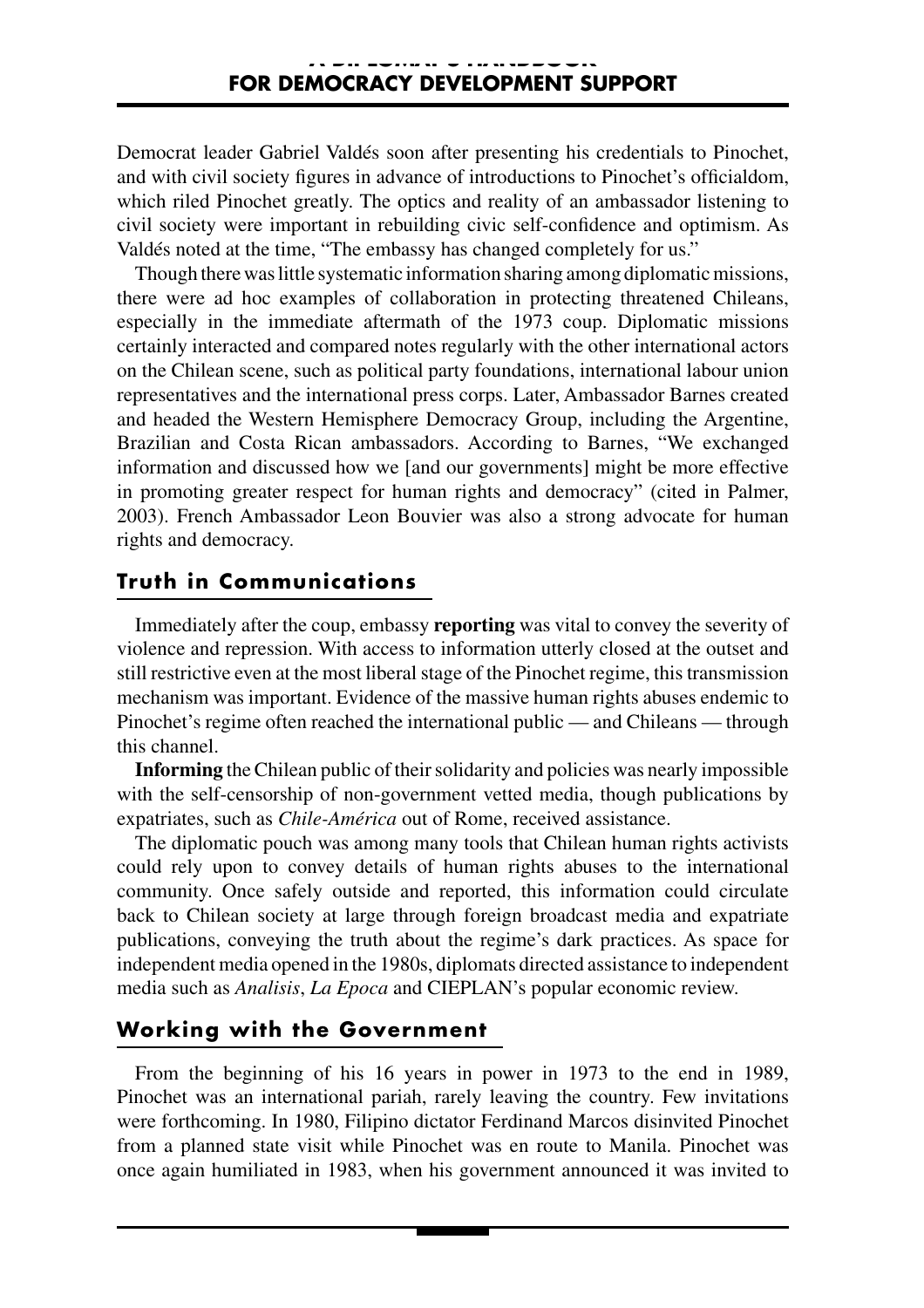the inauguration of Argentina's democratic president, Raúl Alfonsín, only to have the Argentine Foreign Ministry disavow the invitation, which Pinochet extracted from Argentina's outgoing junta. Sweden made a point of not inviting any Chilean representatives to assassinated Premier Olof Palme's funeral in 1986.

Following the coup, Italy withdrew its ambassador, maintaining a chargé in Santiago until after Pinochet was defeated in the plebiscite. Sweden never replaced its ambassador, expelled in December 1973 for his active defence of human rights. Mexico abandoned relations altogether from 1974 on, after taking in a great number of refugees, including President Allende's widow. Britain withdrew its ambassador in 1975; he was not replaced for over four years.

While relations remained open with a number of democracies represented in Santiago, there was precious little advising of the Pinochet government. Nor were there noteworthy examples of government-to-government dialoguing on human rights and democratic practices, though there were protests from democracies.

Most of the state-to-state communications in the Pinochet dictatorship period are more properly considered **demarching**, such as demands for explanations of actions, pressure to release prisoners or explain "disappearances." French Ambassador Leon Bouvier demanded explanation of the killing of a French priest by police in a poor Santiago barrio. The previous year, he was recalled for consultations by Foreign Minister Cheysson, who called Pinochet a "curse on his people," to protest human rights violations. Ambassador Barnes warned the Pinochet regime not to interfere with the 1988 plebiscite.

#### **Reaching Out**

Diplomats forged connections between Chilean civil society and opposition political fgures and counterparts in their home countries as a matter of course, recognizing that creating and maintaining linkages to the outside world was essential. The web connecting Chile to the democratic world developed into an incredibly strong and resilient one. Diplomats interacted consistently with Chilean civil society and complimented the efforts of their own societies to remain engaged.

Democratic embassies — particularly those of Canada and a number of European countries — regularly invited opposition and civic fgures to convene for free discussions amongst themselves and the diplomatic corps (which, of course, would tap into this resource for reporting on the situation). This circuit, together with connections which were forged among refugees abroad, developed into a network which proved very important later in planning the return to democracy.

As the repression loosened somewhat in the early and mid-1980s, the diplomatic corps worked to facilitate greater cooperation among the democratic opposition parties. In May 1985, Chilean official media reported the West German Ambassador stating that his country, along with Britain and the US, was willing to mediate between Pinochet's government and the opposition, which had become emboldened by public discontent. Soon thereafter, Ambassador Barnes arrived and pressed opposition politicians to come together behind a common approach to press for an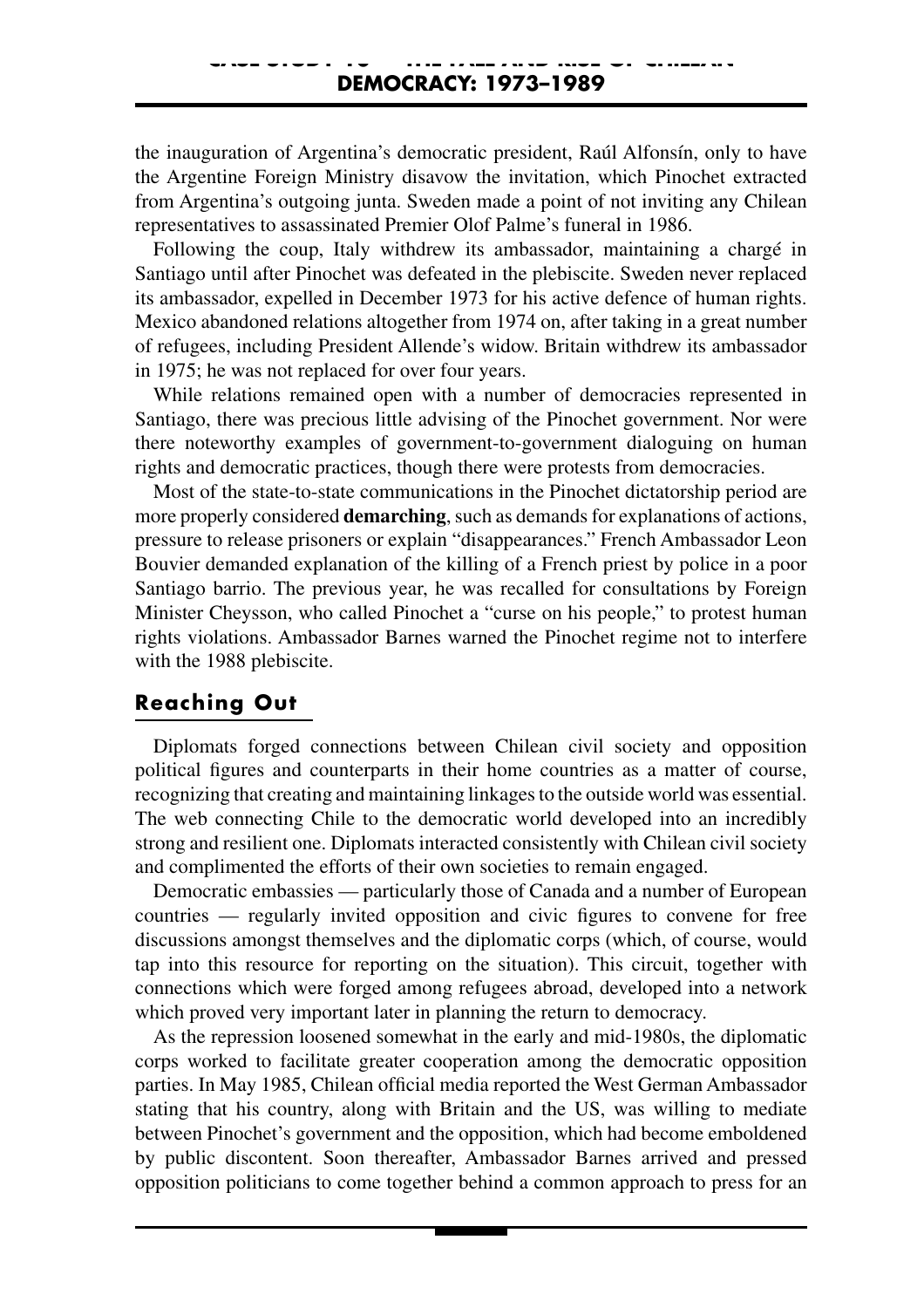end to dictatorship. Despite progress in building constructive relationships among parties, there was no clear strategy until late 1987 and early 1988.

Post-disbursed funds were not a major feature of international engagement, but fnancing by governments, quasi-governmental organizations and private foundations was indispensable for the survival and development of Chilean civil society. Embassies ensured that worthy efforts got noticed, and this lifeline gave Chilean civil society the ability to develop their winning strategy of contesting the plebiscite.

In just one example, the US government had hitherto been far less engaged in fnancially supporting civil society than its European counterparts, mostly operating through development agencies and quasi-governmental institutes. USAID funded the Civic Crusade, and the National Endowment for Democracy and NDI both assisted the Command for the No.

The most effective **showcasing** of democratic practices and norms was done outside Chile. Chile's tens of thousands of political and intellectual exiles experienced free democratic societies themselves, some after having had the opportunity to see frsthand the "advanced socialism" of the Soviet bloc. The honeymoon in the socialist paradise was brief for most. Socialist Party Secretary General Carlos Altamirano, who like many socialists originally fed to East Germany, later said "I jumped the wall," and was attracted to Paris by France's socialist government under President Mitterrand. Mitterrand and Italian Communist Party leader Enrico Berlinguer, progenitor of democratic "Eurocommunism," were attractive poles for the exiled Chilean left. Embassies held regular cultural events that displayed the fruits of an open, democratic society.

#### **Defending Democrats**

Democratic diplomats regularly and creatively demonstrated their support for democratic principles, fundamental freedoms and human rights in Chile throughout the Pinochet era. Initially, this was accomplished most urgently through providing humanitarian protection to those threatened with death or torture by the regime (see below). Later, diplomats like Carter-era US Ambassador George Landau made clear on his arrival in 1977 that "We can't tell a government what it can do, but we can tell it what will happen if it doesn't do certain things." Recalls of ambassadors were legion in Chile: Mexico severed relations, Sweden never replaced Ambassador Edelstam after he was expelled, Italy didn't reinstitute full ties until after Pinochet was shown the door by voters in 1988, and Britain and France recalled their ambassadors in protests during Pinochet's reign.

Other notable examples were the appearance of a host of democracies' diplomats, including those of France, Spain, Italy, Belgium and the US, at the funeral of a young man burned to death by police in 1986. The young woman who was with him was also severely burned, but survived, and was given asylum and treated in Montreal, Canada.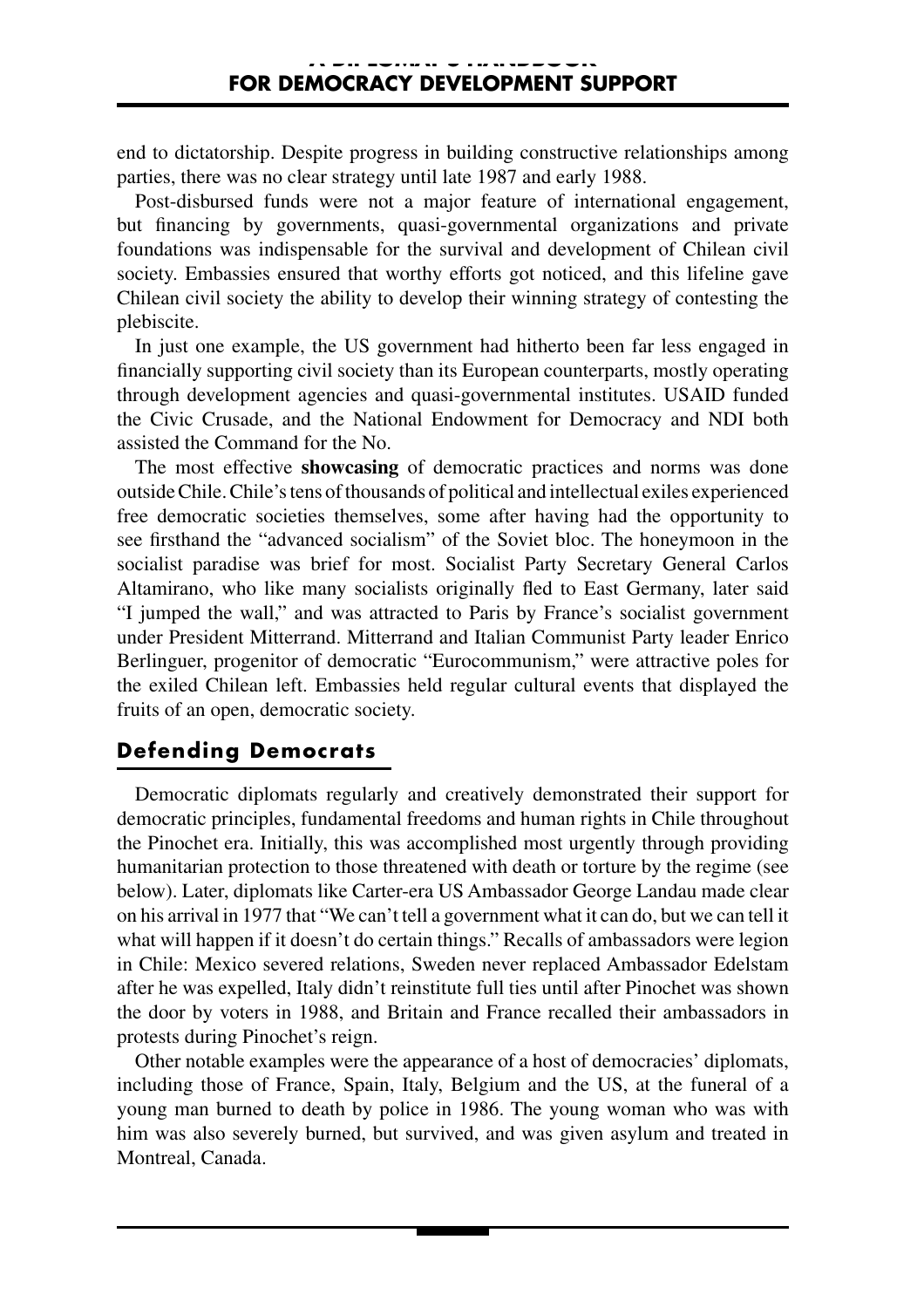Attending events by the opposition, even when it remained illegal, showed the regime that the democratic world recognized these activities as inherently legitimate, not only affording Chilean democrats some insulation from repression, but also showing that the democratic world was with them. The same principle applied to human rights events, at which democratic ambassadors and other diplomats made a point to be visible. The political use of forced exile by the regime was also publicly derided, even as Pinochet tried to earn points by incrementally allowing some exiles to return from the mid-1980s on. As one Western diplomat stated, "exile is not a question of numbers, it is a question of principle. Even one exile is too many."

Diplomats also encouraged Chilean democrats in their conviction that victory in the plebiscite was not only possible, but likely if the regime did not interfere. "I think the 'no' will win, if the process doesn't get interrupted," said Ambassador Barnes two days before the vote.

Democracies were very active in protecting Chileans (and other Latin Americans) threatened by the regime. The most vivid examples of this activity should be viewed through a primarily humanitarian lens. In the period immediately following the coup, the National Refugee Commission was set up by leading church fgures to get threatened persons to foreign embassies where they could be protected. The stories are quite harrowing and vivid.

Ambassador Edelstam said at the time that "the role of the Swedish Embassy is to save the lives of people who are in danger. We know there are lists of people who supported the former regime and who are considered by the new military authorities [to be] criminals and therefore could be executed." Edelstam took the entire Cuban Embassy staff under his protection and escorted them to an Aerofot fight out of Chile. New Zealand Ambassador John McArthur spirited a trade union leader disguised as a woman to the residence before arranging for the Swedish Embassy to arrange for his asylum. While later protecting a Uruguayan woman who had just undergone surgery, Edelstam got into a confrontation with police and was expelled. Mexican Ambassador Gonzalo Martínez Corbalá gave refuge to more than 500 at the embassy and residence. In later testimony to Spanish prosecutors who indicted Pinochet, he noted many of those he sheltered bore signs of torture inficted at the National Stadium. Two attempted asylum seekers were shot in the back by police at the embassy door.

Immediately after the coup, roughly 50 terrorized Chileans and foreign nationals likely to be persecuted by the regime came to the door of the Canadian Embassy seeking asylum. Without instructions, the young diplomats admitted the Chileans, who remained in the chancery of the embassy until the Canadian government could evacuate them and their families two months later. Venezuela dispatched a plane to get Allende-era Foreign Minister Orlando Letelier after his release in 1974.

Diplomats continued to act throughout the dictatorship to protect Chileans. Though the massive wave of refugees naturally followed the coup and immediate repression, as late as December 1987, there were more than 500 requests for asylum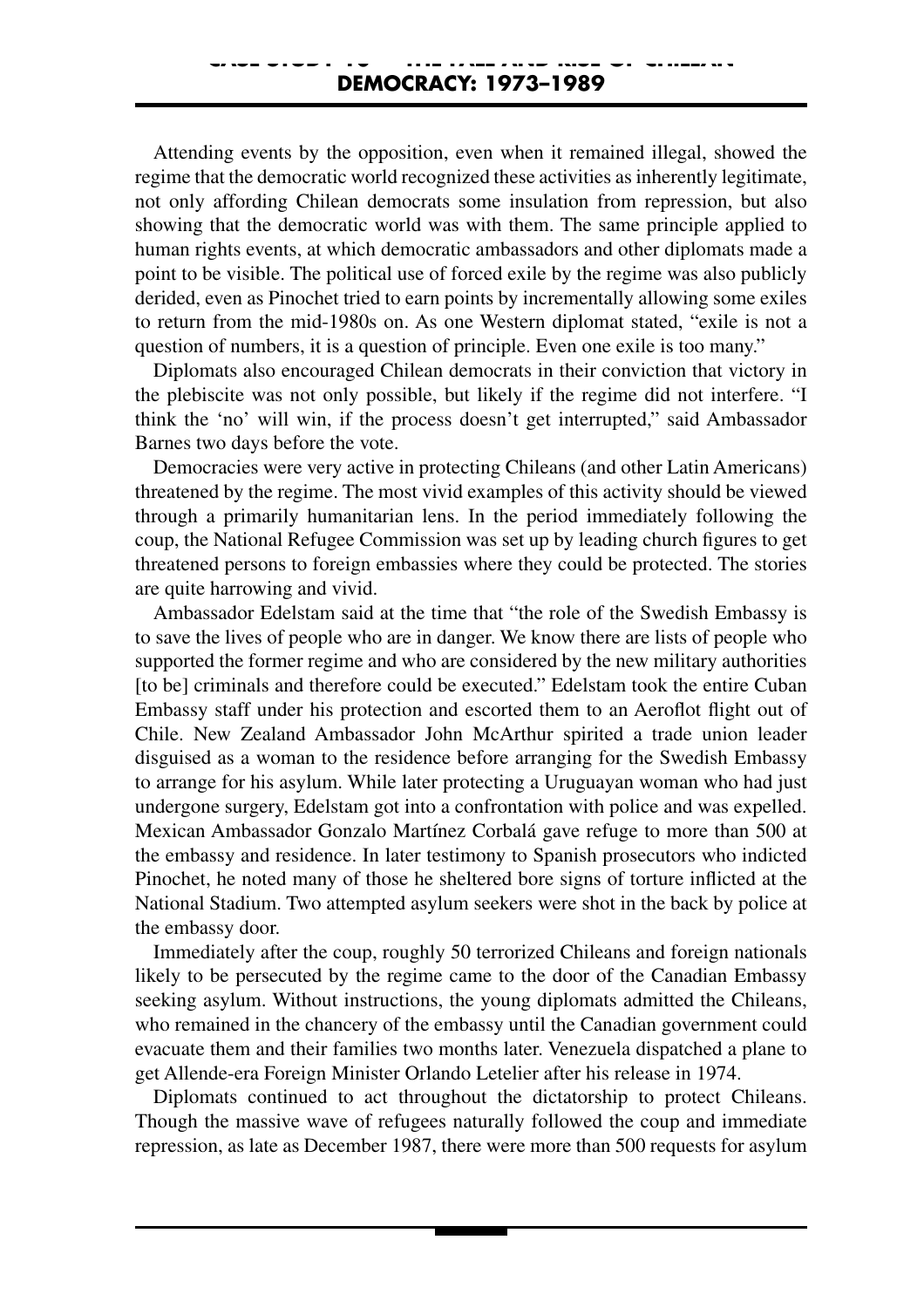per month, mostly to Sweden, with large numbers also to Canada and neighbouring (and by then democratic) Argentina.

Through holding public meetings with human rights defenders and other threatened Chileans, diplomats granted an element of protection to them. The Chilean Catholic Church, the Church-backed Vicariate of Solidarity and those operating under its protection performed the most important acts of witnessing, verifying, investigating and documenting the crimes and human rights violations of the Pinochet regime, in addition to the courageous work undertaken by many members of the clergy in protecting and defending human rights activists in danger or in prison.

Diplomats performed this role in the immediate aftermath of the coup as well, availing themselves of their immunity to fnd some of the missing and to protect a great number of Chileans and foreign nationals who were sought by the regime in its "state of war." Their reports not only went back to their governments, but frequently to the world at large through the media, generating international outrage.

Chileans planning the "no" campaign determined early on that election observation during the plebiscite would be essential. Many felt the regime was fully capable of killing to maintain power. According to a personal interview with Alan Angell, foreign observers "helped [Chileans] feel they could vote with impunity." Genaro Arriagada, a Christian Democrat scholar who headed the Technical Committee for the No believed that international observers were the "best guarantee" against fraud, or worse — against a move by the regime to maintain power through "disappearing" electoral workers and voters. As Arriagada said in a personal interview, "Their mere presence in the country is a guarantee…an insurance. That function is invaluable." Ambassador Barnes and his colleagues, especially from Latin America, ensured that the observers came — roughly 400 of them, offcially as "tourists." High profle international observers included US senators Edward Kennedy and Richard Lugar, as well as former presidents Carter and Ford. "Had the eyes of the world not been on Chile and had there not been international observers for the plebiscite, than I think that Pinochet in any number of ways would have gotten away with it," thought US Deputy Chief of Mission George Jones. So the democratic world kept the pressure on Pinochet to ensure that the 1989 elections were held.

# **CONCLUSION**

Diplomats joined the whole wider community of international NGOs and intergovernmental organizations — and their complex open societies back home — to support Chile's democratic revival. But the success of the "no" campaign by Chile's civil society, intellectuals and democratic opposition to Pinochet was owed to domestic initiative, strategy and pragmatism.

The latter element had been a traditional feature of Chile's democratic practice, but was effaced by doctrinaire ideologies in the 1960s. Most Chileans attribute the democratic breakdown in 1973 to domestic factors, despite foreign infuence in the 1960s and 1970s, but the experience of losing democracy and its mechanisms